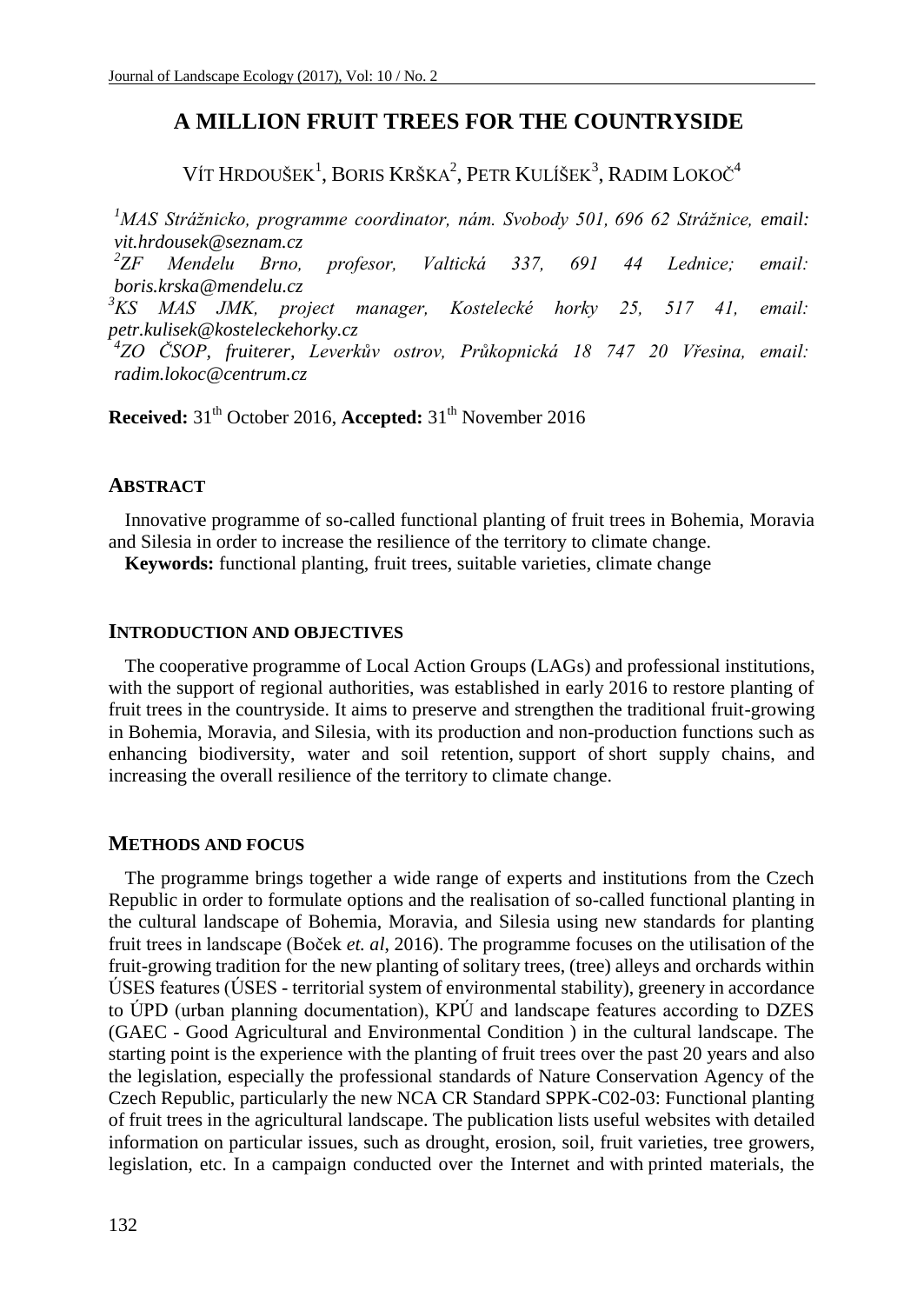programme addresses not only local governments and government agencies but also non-governmental organisations and the general public living in the country in order to draw attention to this issue.

### **RESULTS**

The first educational results of this cooperative programme, apart from pilot planting in South Moravia, are contained in a publication called **Handbook for planting fruit trees in Bohemia, Moravia, and Silesia** and the website www.milionstromu.cz. The publication and the website present a wide range of possibilities and the importance of so-called extensive functional planting of fruit trees in the countryside. **Functional planting** must meet, apart from production functions, also non-productional functions, especially landscaping, erosion control, and environmental, social and cultural functions. The programme defines and demonstrates ways to preserve, grow and utilise local, regional, traditional and other resistant varieties and species of fruit trees.

### **Fig. 1: Functional planting of suitable varieties of fruit trees into local biokoridor "Barborka" near Kroměříž town in central Moravia**



The publication summarises the most appropriate means of enforcement and implementation of (landscape) planting for the current conditions, introduces options, **restrictions and limits of planting** from the legislative and professional perspective. The practical part of the publication lists different kinds of fruit plantings in the countryside and a selection of suitable varieties and species of fruit trees in various climatic conditions. The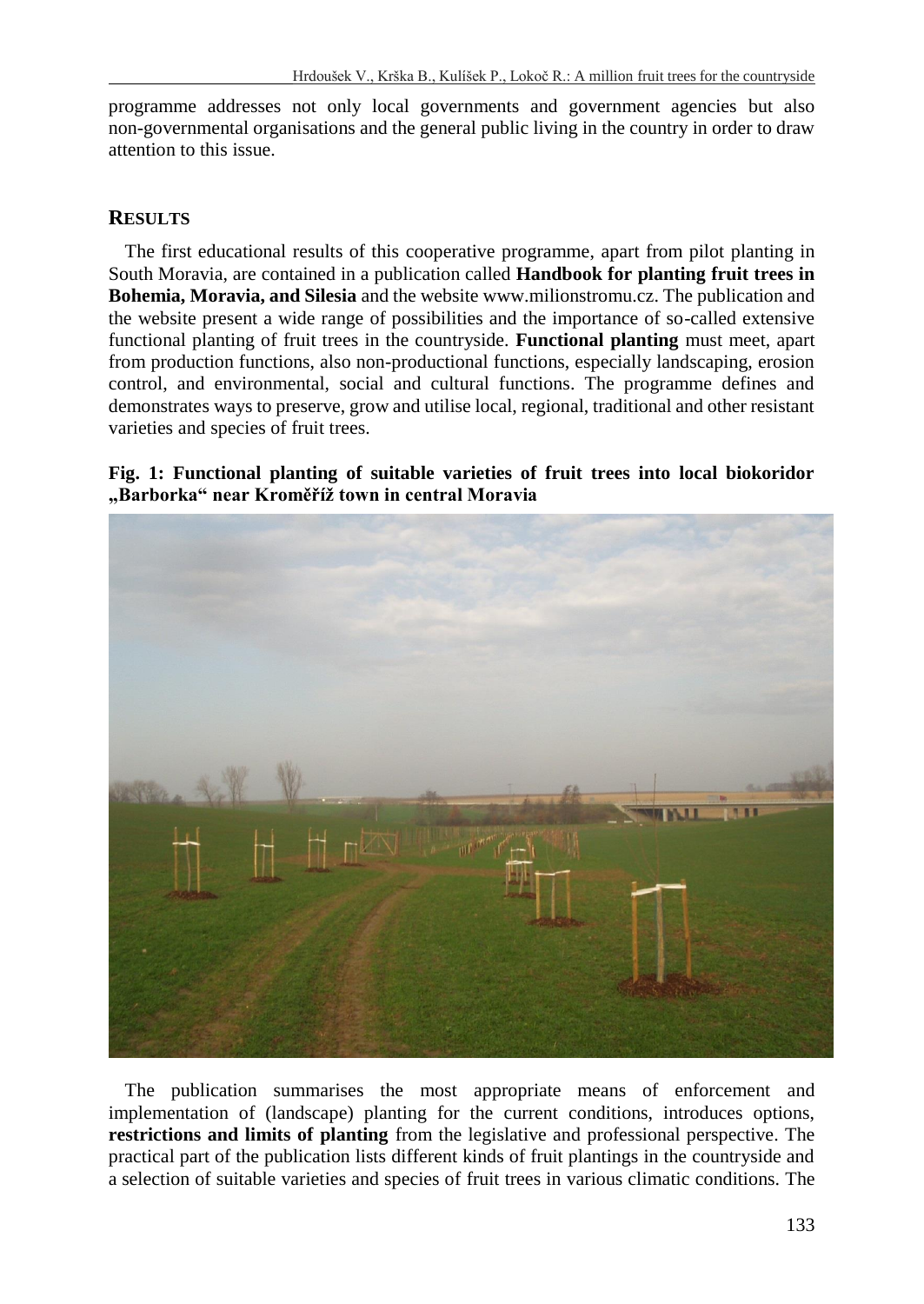publication presents principles of planting and care of fruit trees, including pruning in various stages of the life of a tree. It offers clear options and procedures for the establishment and maintenance of functional planting. Apart from descriptions, there are also price lists of plantings, links to the relevant subsidy programmes, photographs and drawings.

The publication and the website offer inspiration for those interested in fruit tree planting and fruit-growing, including a number of examples of good practices carried out by associations, communities, and municipalities, and also successful projects to preserve old and regional varieties and projects showing the restoration of traditional landscape features. Multiplication of the gene pool, planting and subsequent utilisation of fruit may be realised with financial support by the end of 2023 thanks to grants prepared by the Ministry of Environment and the Ministry of Agriculture with the EU subsidies.

### **Fig. 2: Local variety of red pear in genofond landcape orchard in Tvarožná Lhota village in south Moravia**